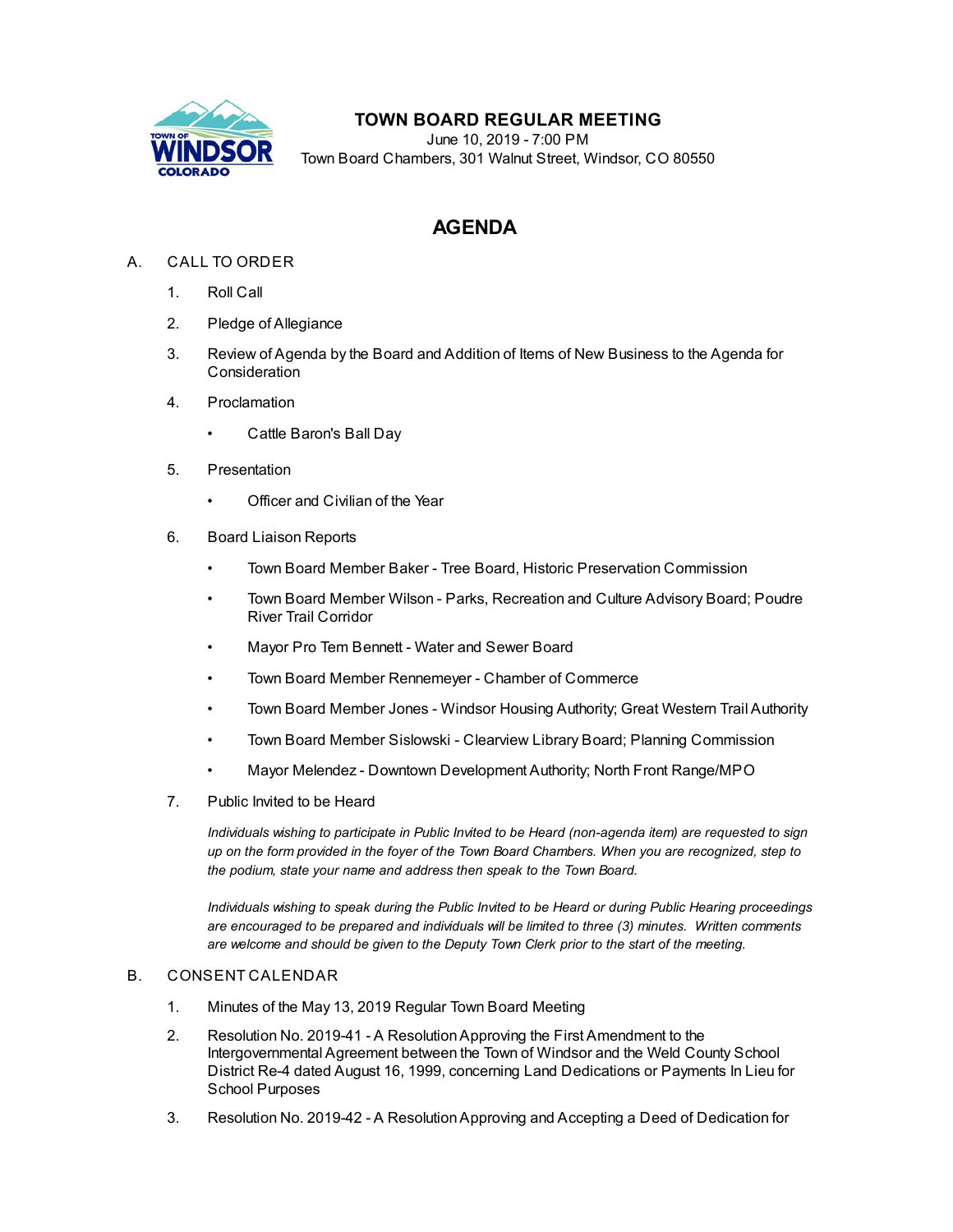[Right of Way and Temporary Construction Easement from Marcus B. Chapman for 7th Street](file:///C:/Windows/TEMP/CoverSheet.aspx?ItemID=406&MeetingID=34) and New Liberty Road Roundabout Improvements

- 4. [Resolution No. 2019-43 A Resolution Re-affirming and Ratifying an Intergovernmental](file:///C:/Windows/TEMP/CoverSheet.aspx?ItemID=395&MeetingID=34) Agreement Dated January 7, 2018 Regarding the Northern Colorado Drug Task Force
- 5. [Report of Bills May 2019](file:///C:/Windows/TEMP/CoverSheet.aspx?ItemID=397&MeetingID=34)

#### C. BOARD ACTION

- 1. [Presentation of 2018 Annual Audit Report](file:///C:/Windows/TEMP/CoverSheet.aspx?ItemID=399&MeetingID=34)
	- Presentation: Randy Watkins, Partner ACM, LLC
- 2. [Resolution No. 2019-44 A Resolution Accepting the Audit Report for 2018 Prepared by](file:///C:/Windows/TEMP/CoverSheet.aspx?ItemID=400&MeetingID=34) Anton Collins Mitchell LLP, Certified Public Accountants
	- Legislative Action
	- Staff Presentation, Dean Moyer, Director of Finance
- 3. Ordinance No. 2019-1588 An Ordinance Amending the Windsor Municipal Code [Concerning Renewal Requirements for Sales Tax License and Requirements for Business](file:///C:/Windows/TEMP/CoverSheet.aspx?ItemID=398&MeetingID=34) Licenses in the Town of Windsor, Colorado
	- Second Reading
	- Legislative Action
	- Staff Presentation: Dean Moyer, Director of Finance
- 4. Public Hearing Conditional Use Grant Extension Highland Meadows Golf Course [Subdivision 13th Filing, Lot 1 \(Power 2 Play Sports\) Temporary Gravel Parking – Jon Turner,](file:///C:/Windows/TEMP/CoverSheet.aspx?ItemID=402&MeetingID=34) Hillside Commercial Group, applicant/ Mike Walker, TB Group, applicant's representative
	- Quasi-judicial
	- Staff Presentation: Paul Hornbeck, Senior Planner
- 5. [Conditional Use Grant Extension Highland Meadows Golf Course Subdivision 13th Filing,](file:///C:/Windows/TEMP/CoverSheet.aspx?ItemID=403&MeetingID=34) Lot 1 (Power 2 Play Sports) Temporary Gravel Parking – Jon Turner, Hillside Commercial Group, applicant/ Mike Walker, TB Group, applicant's representative
	- Quasi-judicial
	- Staff Presentation: Paul Hornbeck, Senior Planner
- 6. Resolution No. 2019-45 A Resolution Approving and Adopting an Intergovernmental [Agreement Between Weld RE-4 School District and the Town of Windsor for the School](file:///C:/Windows/TEMP/CoverSheet.aspx?ItemID=411&MeetingID=34) Resource Officer Program
	- Legislative Action
	- Staff Presentation: Rick Klimek, Chief of Police
- 7. [Financial Report April 2019](file:///C:/Windows/TEMP/CoverSheet.aspx?ItemID=401&MeetingID=34)
	- Staff Presentation: Dean Moyer, Director of Finance

#### D. COMMUNICATIONS

- 1. Communications from Town Attorney
- 2. Communications from Town Staff
	- a. [Windsor Police Department April 2019 Statistical Report](file:///C:/Windows/TEMP/CoverSheet.aspx?ItemID=378&MeetingID=34)
	- b. [Highland Meadows Golf Course Subdivision 16th Filing L3&4 Commercial](file:///C:/Windows/TEMP/CoverSheet.aspx?ItemID=410&MeetingID=34) Center - Site Plan Review
- 3. Communications from Town Manager
- 4. Communications from Town Board